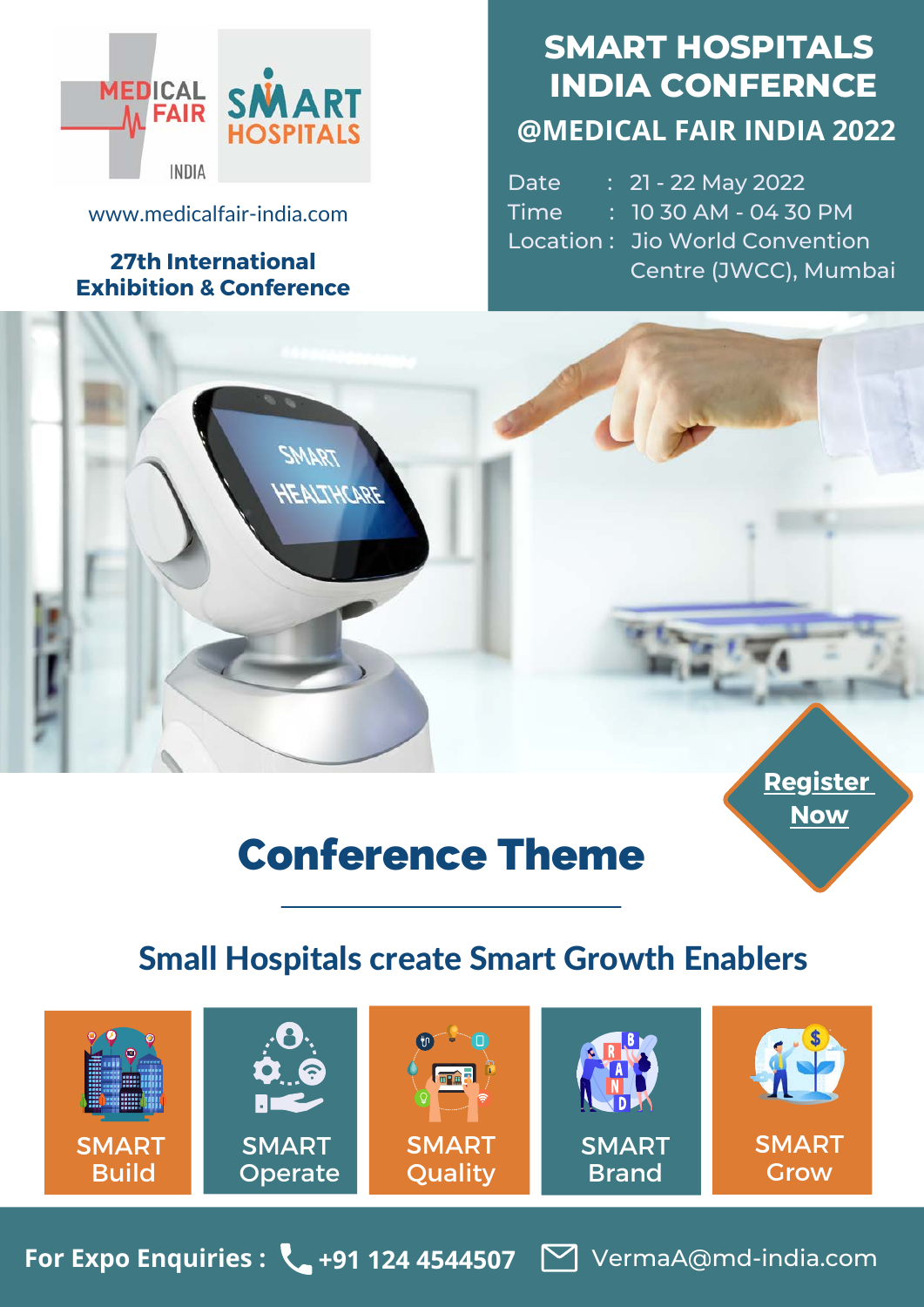# **About Medical Fair India**

MEDICAL FAIR INDIA is India's leading Trade Fair for the Medical and Healthcare Industry. For the last 26 years, Medical Fair India has been successfully addressing the various needs of Hospitals, Health Centres and Clinics. With participation from over 20 countries, MEDICAL FAIR INDIA provides an opportunity to position your brand among competitors and further increase your level of visibility. MEDICAL FAIR INDIA acts as a platform where connections are made and business relationships are nurtured

**MEDICAL FAIR INDIA** 













#### **Innovations**

**Five Reasons to attend Medical Fair India**

**[www.medicalfair-india.com](https://www.medicalfair-india.com/)**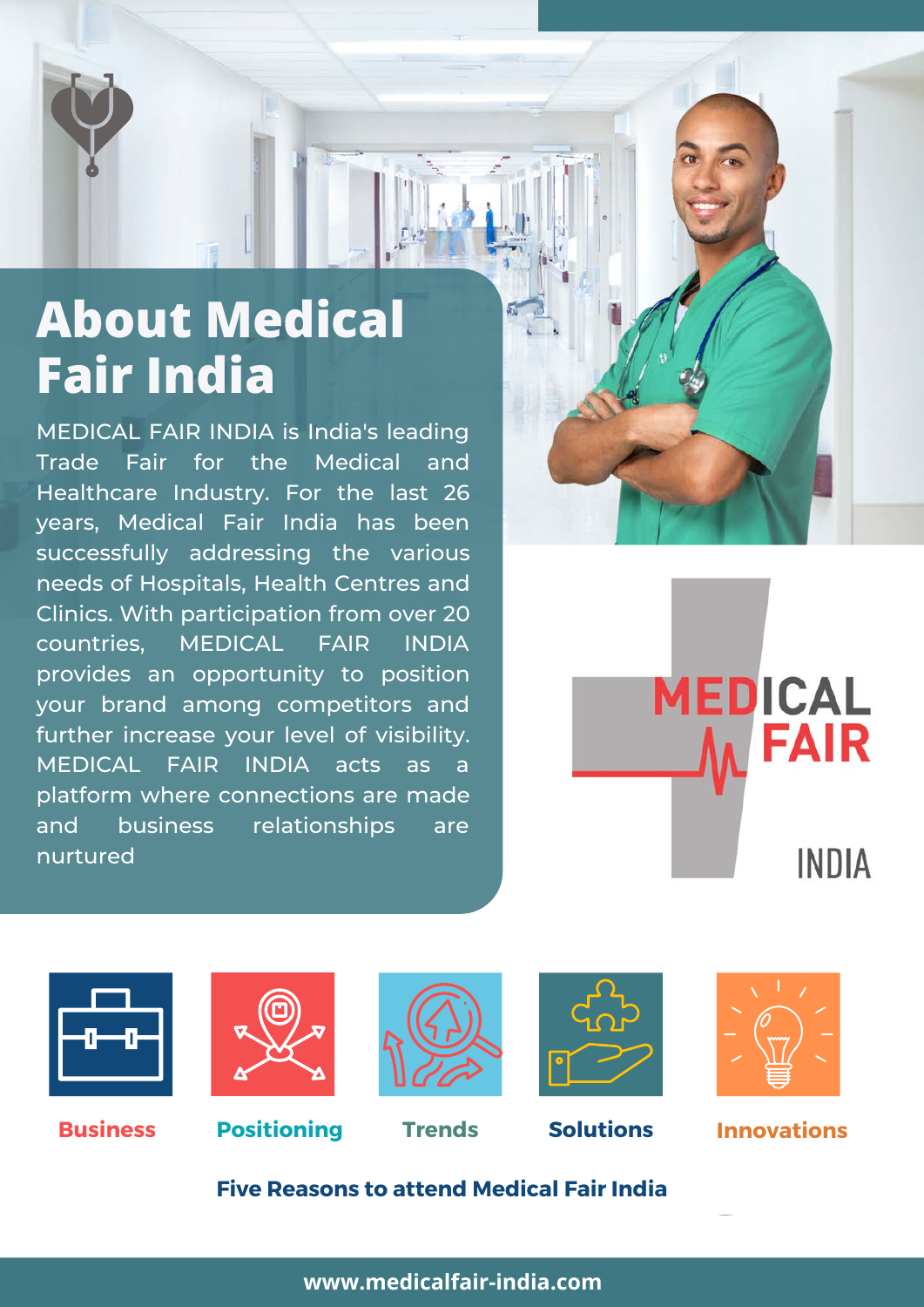



# **ABOUT SMART HOSPITALS PAVILION**

Smart Hospitals Pavilion is created to help Business Owners of Small Hospitals, Daycare Centers, Clinics etc to **LEARN** to **MANAGE** their businesses, in alignment with changing market needs and business scenarios.

While mid-sized and large healthcare businesses are able to tweak & reposition their business models to suit the needs of changing market dynamics, Smaller Healthcare Businesses are slow to **ADAPT** to the **CHANGE !.**

# **WHY ATTEND SMART HOSPITALS BUSINESS SESSIONS ?**

Healthcare Sector has been adopting multiple Tech enabled Solutions over the years – be it Medical Technology Solutions or Health Technology Solutions

Technology led businesses are able to create a deeper connect between Care Providers and Care Seekers, by offering wider options to communities to choose from various service providers.

This is the time for Small Hospitals to **THINK FUTURE SMART** and focus on providing solutions to meet the needs of **SMART PATIENTS**.

This year's Theme for Smart Hospitals Business Sessions is to create focused discussions around how **Small Hospitals CREATE Smart Growth Enablers**.

**SMART Business Sessions**



#### **SMART Build**

Building Future Smart Hospitals with Smart Technologies



**SMART Operate** Operating & Managing Hospitals with Smart Solutions



Managing Quality when 4Ms get aligned to Smart **Technologies SMART Quality**





Empowering Small Hospitals to develop Smart Brands



**SMART Grow**

Can Small Hospitals grow, attain scale ? What is needed to achieve this ?

**[www.medicalfair-india.com](https://www.medicalfair-india.com/)**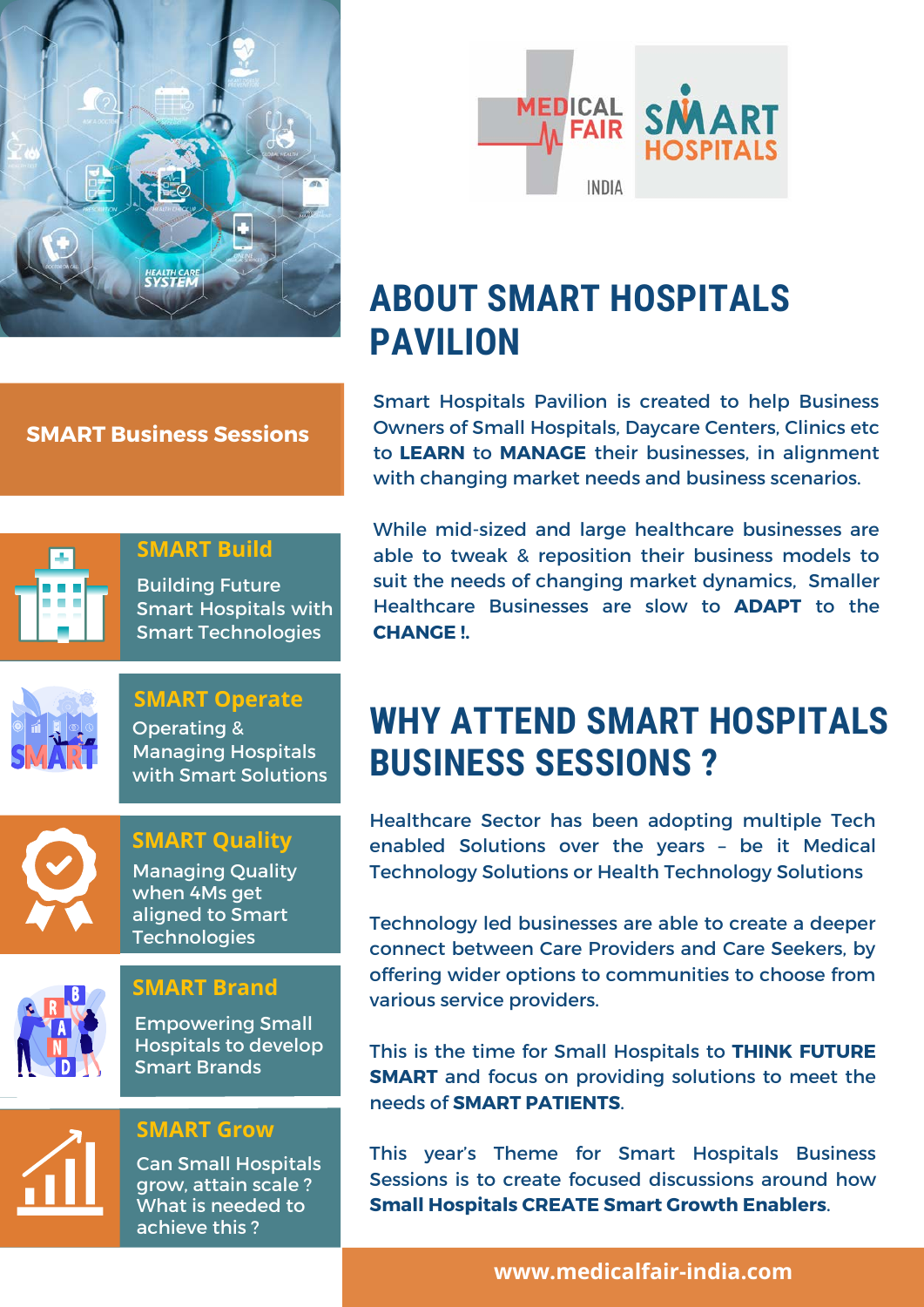

## **Conference Chair**

Dr Bhupendra Kumar Rana Chief Executive Officer - Quality and Accreditation Institute Chairperson - Smart Hospitals Pavilion Medical Fair India



#### **Message from Conference Chair**

66 It's a great pleasure to Chair the Smart Business Sessions @Medical Fair India's *Smart Hospitals Pavilion* to *ENABLE & EMPOWER* Small Hospitals , Other Small Healthcare Organisations to be Future Ready to meet the needs of rising Smart Patients globally. This is the time for healthcare businesses to focus on introducing Smart Technologies , Smart Solutions to enable seamless healthcare delivery . Looking forward to meeting you all @Mumbai

**Program Structure**

### **Smart Conversations**

#### **Smart Engagements**





Day 1 - Business Sessions Day 2 - Business Sessions

[SPECIAL SHOW](https://www.medicalfair-india.com/en/Special_Shows/Smart_Hospitals)

**REGISTER**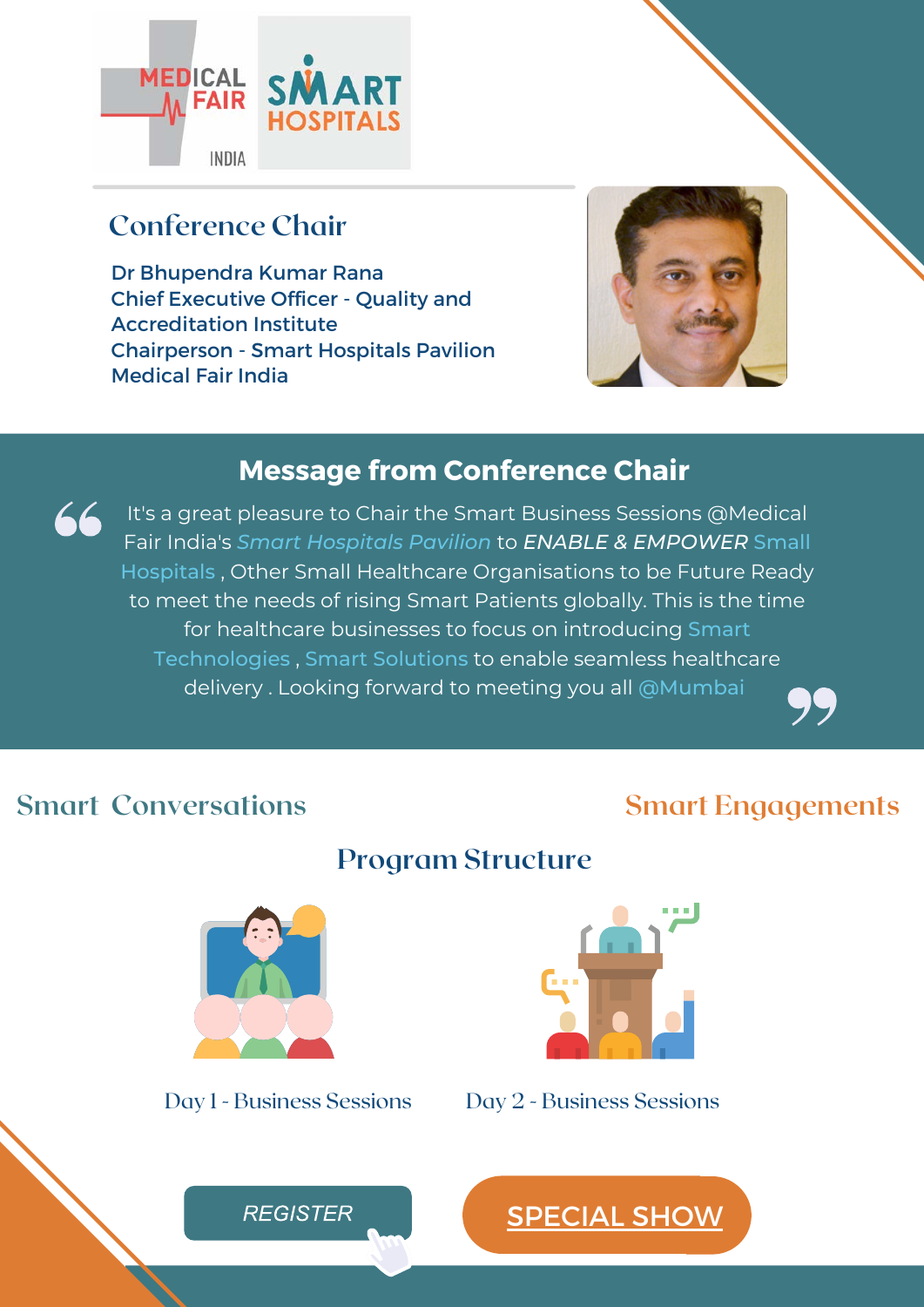





10:00AM-10:30AM Registration

01:00PM-02:30PM **Lunch**

03:00PM-04:00PM

04:00PM-04:30PM

# **business sessions agenda - 21 MAY 2022**



10:30AM-10:40AM Welcome Note by Conference Chair

10:40AM-11:20AM How to build Future Smart Hospitals ?

11:20AM-12:20PM Multi stakeholders role in building Future Smart Hospitals - Panel Discussion

12:20PM-01:00PM Smart Solutions for enabling Smart Hospitals

02:30PM-03:00PM Small Hospitals Operations - How to become Smarter in Care delivery ?

> Smart Skills of Administrators in Managing Smart Hospitals ! - Panel Discussion

Digital Technology Solutions , building connect between Care Providers and Care Seekers !

04:30PM Closing Remarks by Session Chair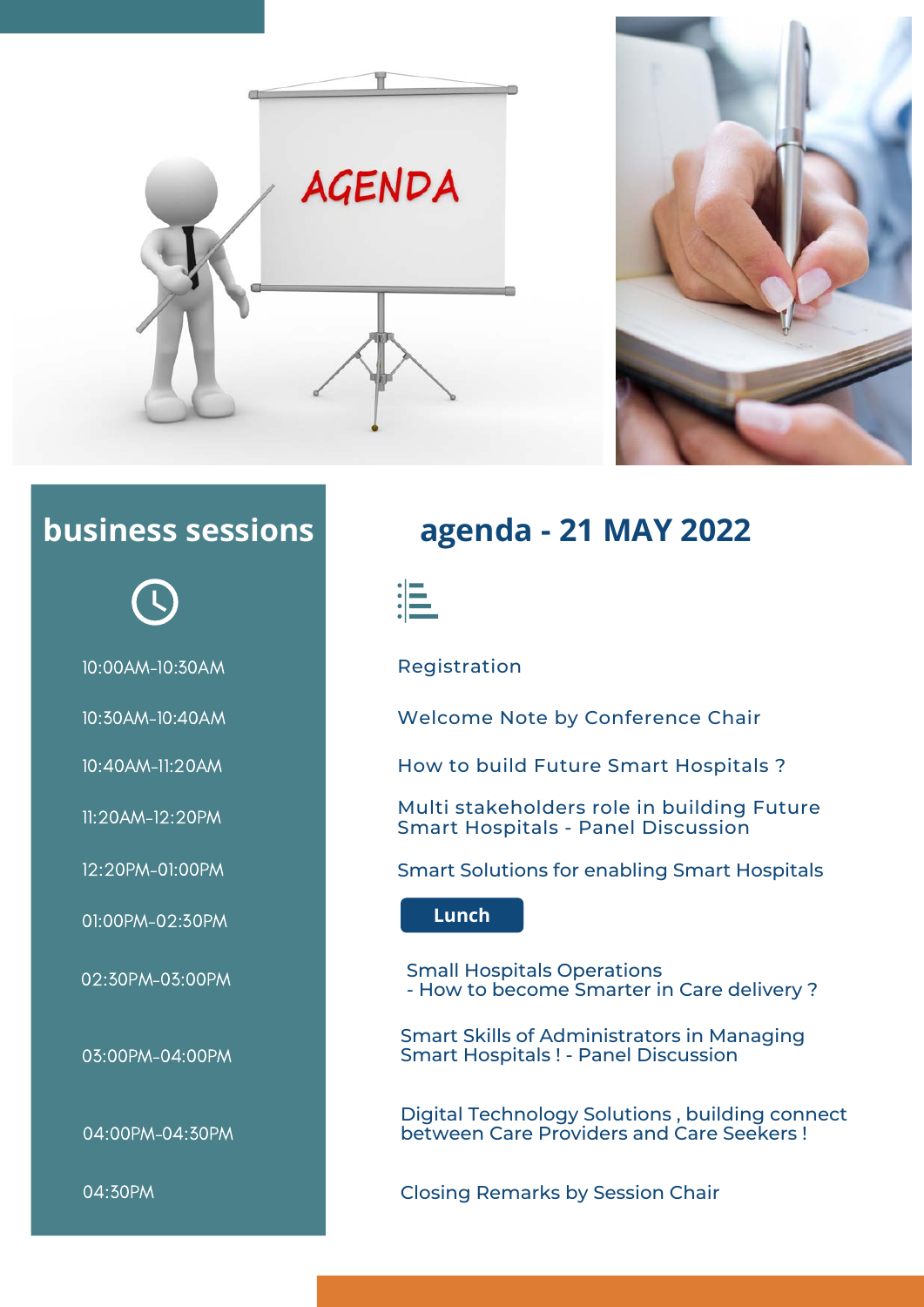



10:00AM-10:30AM Registration

11:40PM-12:40PM

01:10PM-02:10PM **Lunch**

04:35 PM

# **business sessions agenda - 22 MAY 2022**



10:30AM-10:40AM Welcome Note by Conference Chair

10:40AM-11:10AM Building Smart Quality Care

11:10AM-11:40AM Smart Technologies help to build Quality Care !

> Rise of Smart Patients globally and how Tech enablers are addressing market needs to enable Quality Care ! - Panel Discussion

12:40PM-01:10PM Smart Technologies

02:10-03:40PM SMART WORKSHOP on Digital Marketing

03:40PM-04:20PM **Raising Funds for Growth. Options for Small** Hospitals - Fire Chat Session

04:20PM-04:35PM Smart FinTech Solutions for Small Hospitals

Closing Remarks by Session Chair & Vote of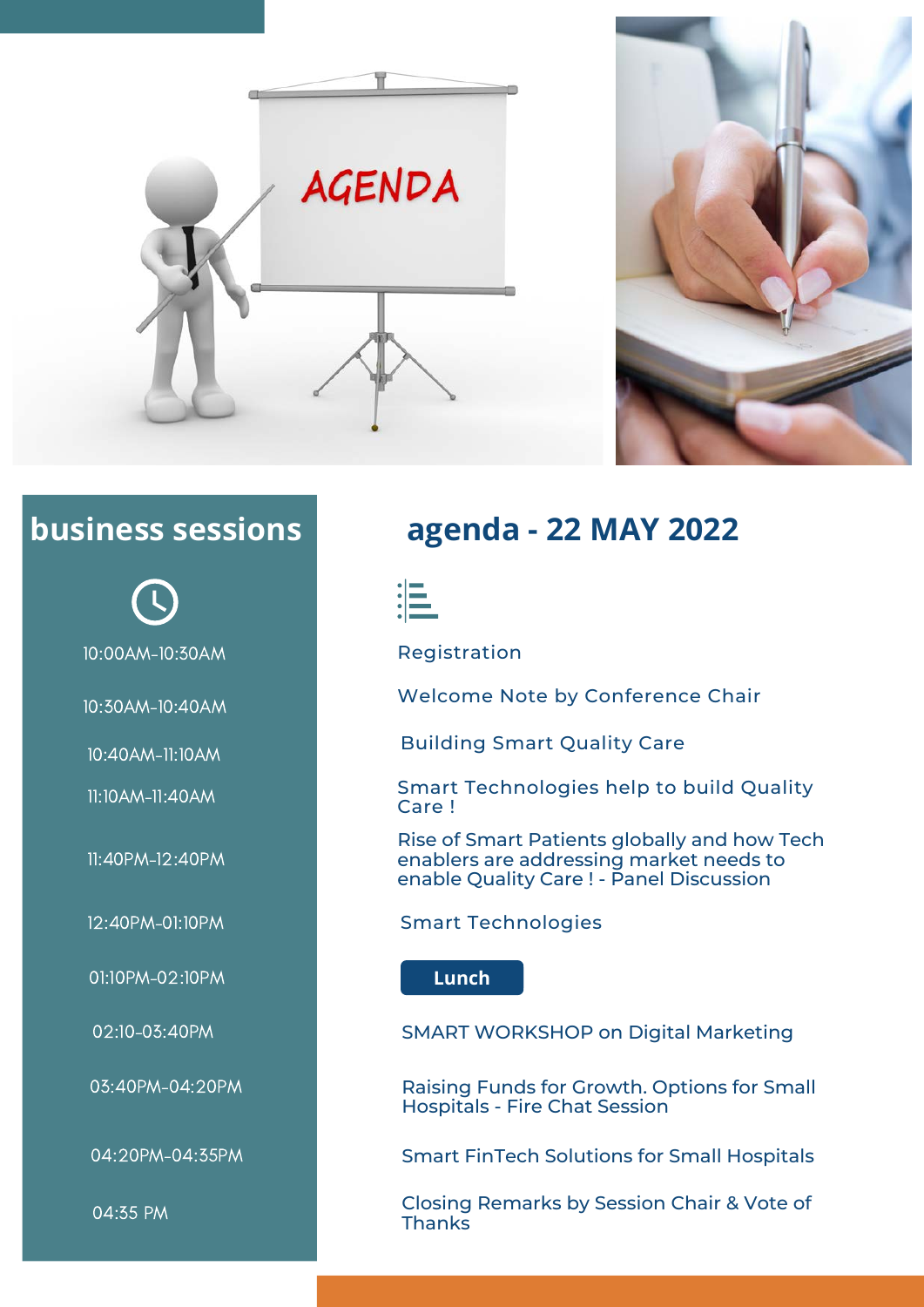

### **Step 2 - Register Here**

Fill up the delegate registration form with UTR number for payment made.

**[Click here to Register](https://www.medicalfair-india.com/en/Special_Shows/Smart_Hospitals)**

**For delegate registration enquiries, write to :**

Ms Rama Venugopal [info@smarthospitals.events](mailto:info@smarthospitals.events)



Or +919840870532 **Conference Entry by Prior Registration**

### **Delegate Registration**

**Step 1 - Pay Delegate Fee**

*1 day Conference - Rs 1000*

**[Click here to Pay](https://imjo.in/UJCfTa)** Ы

*2 days Conference - Rs 1500*

Ы **[Click here to Pay](https://imjo.in/SXc4wR)**

*Fee includes Lunch & Hi Tea*

### **Who should Attend ?**

Promoters of Small Hospitals / Small Healthcare Organisations Medical Professionals / Practitioners, Administrators, Management Operations Teams, Marketing Teams, Managerial Teams etc